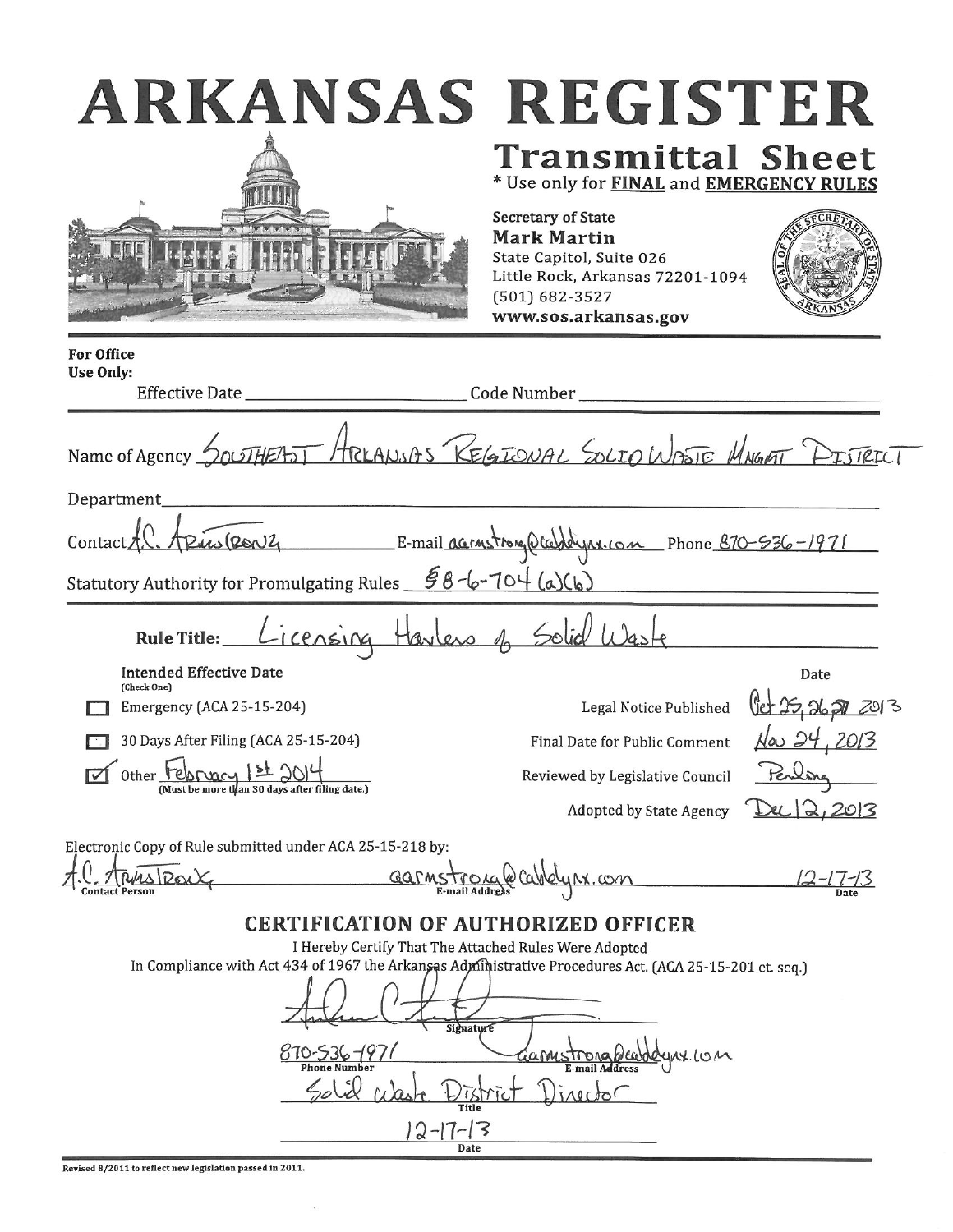|               | enapter B Electionig Haalers of Sonal Waste |
|---------------|---------------------------------------------|
| Subchapter 10 | Licensing                                   |
| Subchapter 10 | Licensing                                   |
| \$10.01       | Authority                                   |
| \$10.02       | Definitions                                 |
| \$10.03       | <b>Effective Date</b>                       |
| \$10.04       | License Requirement                         |
| \$10.05       | <b>Hauler Standards</b>                     |
| \$10.06       | Licensing Standards                         |
| §10.07        | <b>Reporting Requirements</b>               |
| §10.08        | <b>License Fees</b>                         |
| §10.09        | Penalties                                   |
|               |                                             |

#### Chapter D Licensing Haulers of Solid Waste

#### §10.01 Authority

Ark. Code Ann. § 8-6-721 and Commission Regulation 22, charges regional solid waste management boards with the responsibility of licensing all haulers of solid waste within the District.

#### § 10.02 Definitions

- (a) "Hauler" means a Person engaged in the collection of Solid Waste in the District or Person engaged in the transportation of Solid Waste for disposal or storage in the District.
- (b) "Exempt Hauler" means Haulers exempt from licensing under this Chapter and includes: (i) individuals hauling only their own household waste to a permitted facility; (ii) the transport of Solid Waste from an industrial facility to its own Class 3N landfill; or (iii) the District engaged in hauling Solid Waste within the District.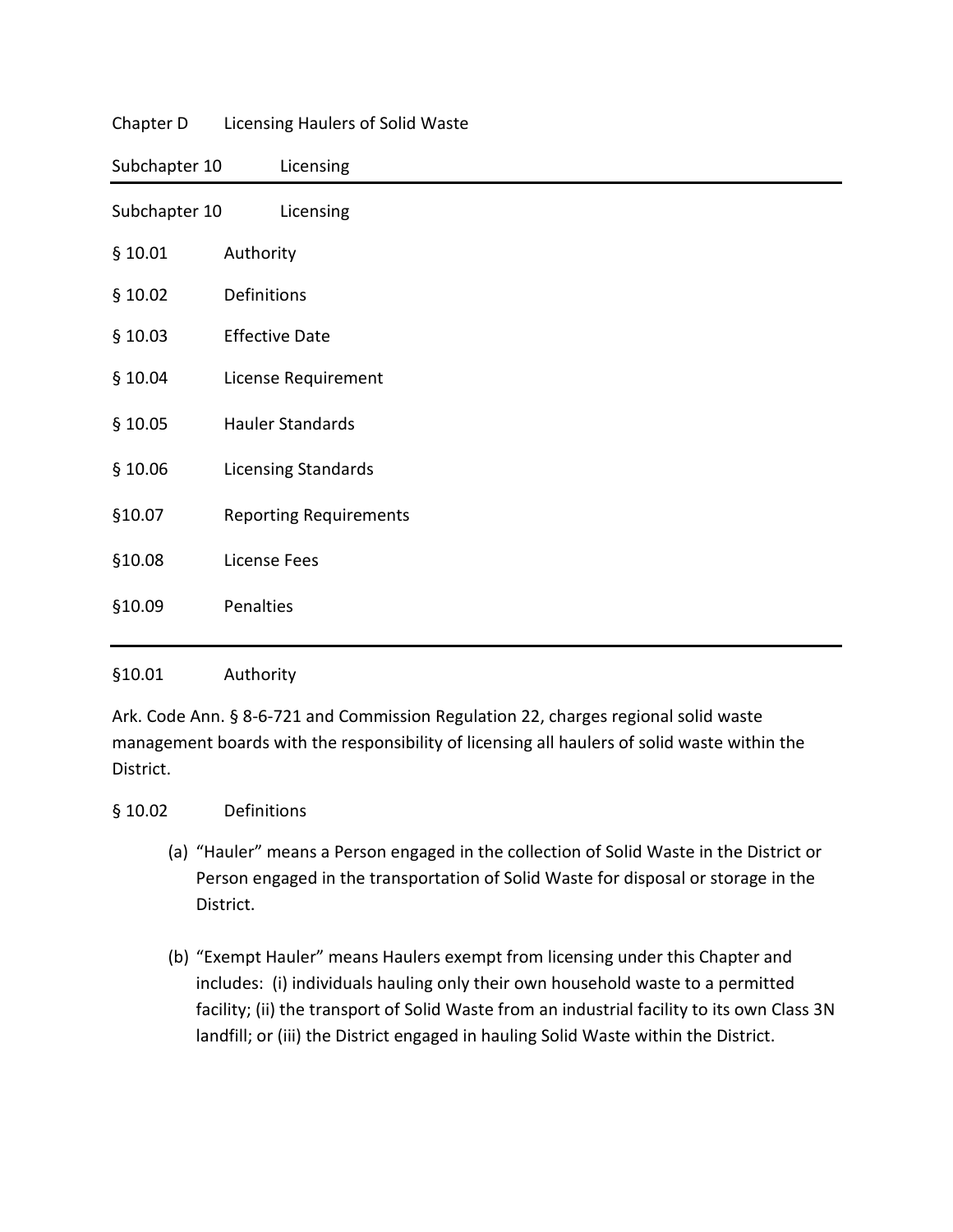- (c) "Licensed Hauler" means a Non-Exempt Hauler who has complied with all licensing standards set forth in Section 10.06 and paid the fees required by Section 10.
- (d) "New Hauler" means a Person who has not acted as a Non-Exempt Hauler in the District within the twenty-four months prior to applying for a Hauler license.
- (e) "Non-Exempt Hauler" means all Haulers except for Exempt Haulers.
- (f) "Solid Waste" means "solid waste" as defined in Ark. Code Ann. § 8-6-702(13).

### § 10.03 Effective Date

The requirements and fees imposed by this Chapter are mandatory and are effective on and after February 1st, 2014.

# § 10.04 License Requirement

All Non-Exempt Haulers must obtain a Hauler license. A Hauler license will only be issued to a person, partnership, corporation, association, the State of Arkansas, a political subdivision of the state, an improvement district, a sanitation authority or another regional solid waste management district.

# § 10.05 Hauler Standards

All Haulers shall comply with the standards for Haulers set forth in this regulation in and in Commission Regulation 22.202(g), except that Exempt Haulers shall not be required to comply with the Licensing Standards set forth in Section 10.06.

# § 10.06 Licensing Standards

All Non-Exempt Haulers shall:

- (a) Hold the appropriate driver's license as defined by Arkansas State Law.
- (b) Annually register all collection vehicles with the District providing on or attached to a form to be provided by the District:
	- i. Name, address and telephone number of the registrant;
	- ii. Description of vehicle to be registered including:
		- (A) Make, model, and year of vehicle;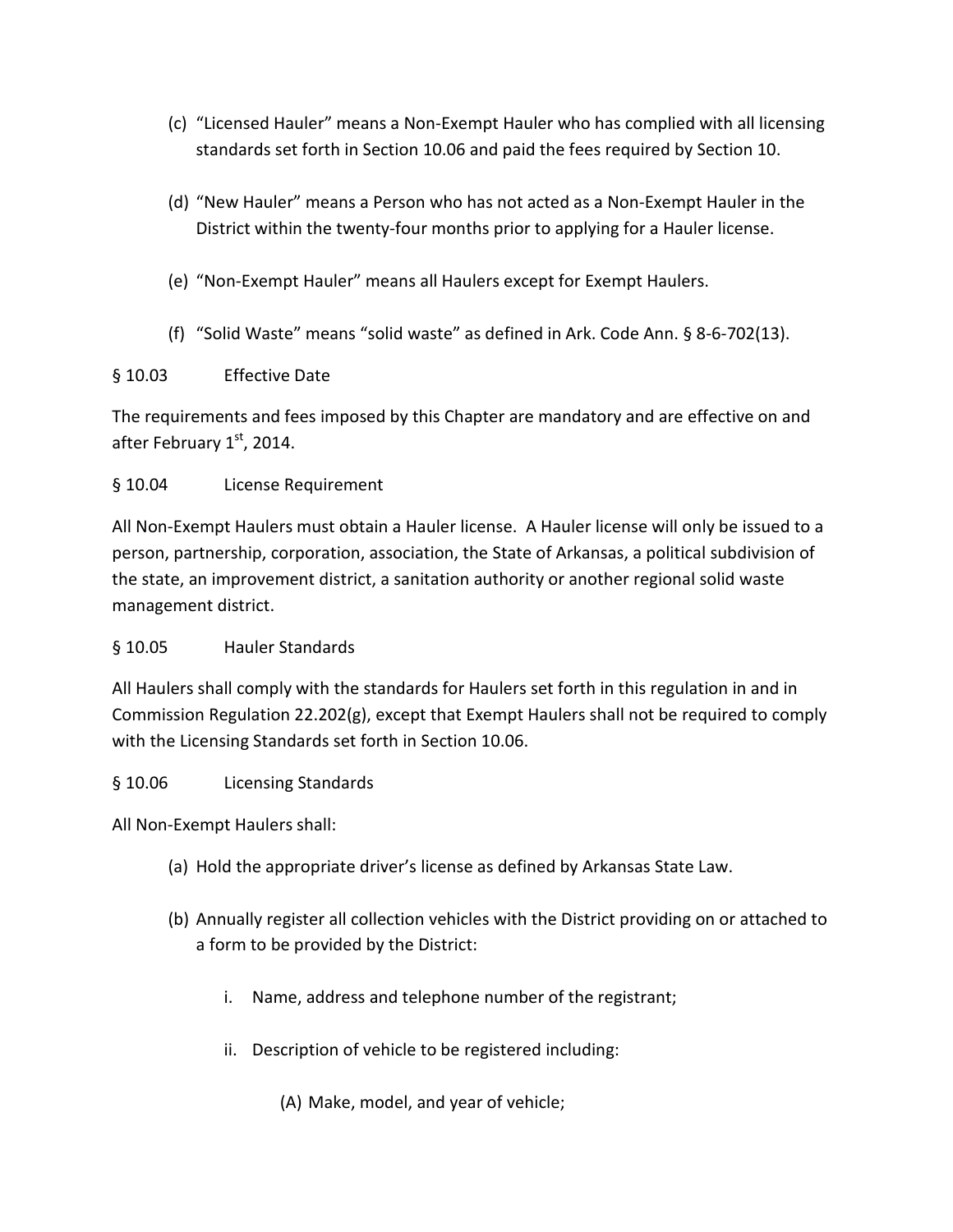- (B) Vehicle ID number;
- (C) License plate number; and
- (D) Name of vehicle owner;
- iii. Description of the nature of wastes and size of loads.
- iv. Proof of contractor/vehicle liability insurance with minimum coverage required by State law.

### § 10.07 Reporting Requirement

All Licensed Haulers shall submit to the District on or before January 15, April 15, July 15, and October 15, of each year a quarterly report which accurately states the total weight and general nature of Solid Waste hauled into, out of and/or within District boundaries and the source and destination of such Solid Waste. A report form for this purpose shall be mailed by the District to Licensed Haulers upon request. Failure to receive such form shall not exempt a Licensed Hauler from making the required report. The first report will be due April 15, 2014.

#### § 10.08 License Fees

All Licensed Haulers shall be assessed the following annual fees for licensing the collection and transportation of Solid Waste in the District:

By January 31 of each year all Licensed Haulers shall pay a minimum license fee of \$100.00 for the first vehicle registered. For each additional vehicle registered, a Licensed Hauler shall pay an additional fee of \$10 per vehicle registered up to a maximum fee of \$250.00. Upon payment of the foregoing fees, the Licensed Hauler will receive decals or licenses for each vehicle registered in a form determined by the Director.

Fees for New Haulers issued a license after January 31 of the calendar year will be prorated based on the number of full months remaining in the calendar year.

#### § 10.09 Fee Schedule

Licensed Haulers failing to obtain or renew a license before February 1 of each year shall pay a minimum license fee of \$200.00 for the first vehicle registered. For each additional vehicle registered, such Licensed Hauler shall pay an additional fee of \$20 per vehicle registered up to a maximum fee of \$500.00. Failure to obtain or renew a license by March 1 of each year will